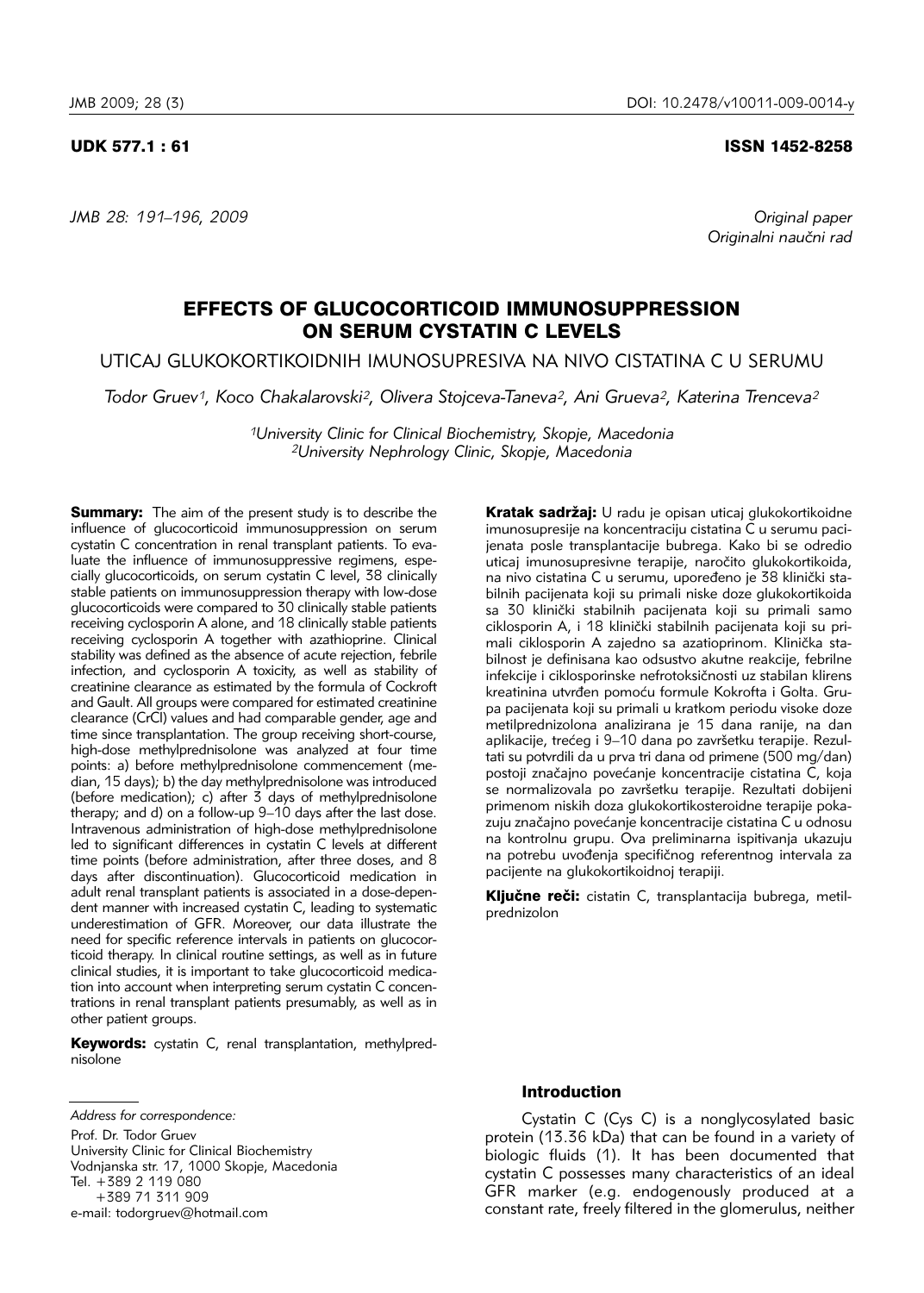reabsorbed nor secreted in the renal tubule, not extrarenally eliminated) and has been reported to be at least as accurate as the commonly used serum creatinine to detect impaired renal function in various patient groups, including renal transplant patients  $(2-5)$ . The comparison between creatinine, cystatin C and  $\beta$ -trace protein (BTP), another small, freely filtered protein, clearly shows higher sensitivity of CysC and  $\beta$ TP in the early stages of disease (6). After renal transplantation, patients are at risk of acute damage to the transplanted kidney because of rejection or toxicity from immunosuppressant therapy. Therefore, early detection of renal damage may lead to more effective intervention. In a preliminary study, LeBricon et al. (7) were the first to suggest that CysC was more sensitive than SCr for detecting decreases in GFR and delayed graft function in renal transplant patients. As in most studies, plasma CysC measurements correlated well with SCr and CrCl.

In recent studies, cystatin C has been introduced as a new potential marker that provides more accurate estimation of GFR (6). Cystatin C is a 13 kDa endo genous cysteine proteinase inhibitor produced by all nucleated cells at a constant rate and broken down completely in the renal tubuli (8). Its concentrations are independent of age and body weight, and there is no need for urine collection for clearance estimations. Furthermore, cystatin C serum concentrations are not influenced by malignancy or inflammation. In contrast, the often-used serum creatinine concentration is supposed to be influenced by dietary intake, renal tubular metabolism, age, and muscle mass.

Serum cystatin C is a more appropriate and effective biomarker for the overall estimation of GFR than serum creatinine values (9). Corticosteroids are among the most commonly prescribed drugs in nephrology. Therefore, a possible interaction of corticosteroid therapy with serum cystatin C concentration or cystatin C measurement is highly relevant for its potential as a marker of GFR.

Despite this, Bokenkamp et al. (10) reported that cystatin C levels are higher in children with renal transplants than in children with other renal pathologies, but that both groups have comparable GFRs, suggesting an underestimation of GFRs by cystatin C in renal transplant patients. This finding indicated immunosuppression as a major influencing factor because all patients had received prednisolone and cyclosporine A medication. However, neither prednisolone nor cyclosporine A were believed to induce change in cystatin C concentrations, because no dose-dependent increase of cystatin C was found. In contrast, an in vitro study by Bjarnadottir et al. (11) described a dose-dependent increase of cystatin C production in HeLa cells exposed to dexamethasone.

In a preliminary study, LeBricon et al. (14) first suggested that CysC level was more sensitive than

serum creatinine (SCr) concentration for detecting decreases in GFR and delayed graft function in renal transplant patients. As in most studies, plasma CysC measurements correlated well with SCr and creatinine clearance (CrCl).

After renal transplantation, plasma (or serum) creatinine is the most common marker for the assessment of allograft function. In a steady-state muscular mass balance, the plasma creatinine concentration is assumed to reflect glomerular filtration rate (GFR) (15). However, plasma creatinine is far from being an ideal marker of GFR, despite its convenience and low cost (16). Plasma creatinine suffers a high degree of interindividual variability related to sex, age, body composition, and dietary factors (9, 17). With altered renal function, the plasma creatinine concentration increases only when GFR is reduced by  $>$  50%.

Therefore, the aim of the present preliminary study is to elucidate the effects of glucocorticoid immunosuppressive therapy on cystatin C and  $\beta_{2}$ microglobulin concentrations in the serum of renal transplant patients, and to indicate them as possible markers of GFR.

### Material and Methods

Reference intervals obtained from a cohort of 100 healthy blood donors were used. They were free of cardiac, liver or renal diseases or hypertension and had normal urine and normal serum urea, creatinine, CysC and  $\beta_2$ -microglobulin concentration.

Clinical stability was defined as the absence of acute rejection, febrile infection, and cyclosporin toxicity. Sixty-four patients with end-stage renal disease undergoing renal transplantation were included in this study. Primary diagnoses of the investigated patients were: chronic interstitial nephropathy ( $n =$ 8), diabetic glomerulopathy ( $n = 12$ ), polycystic kidney disease ( $n = 3$ ), nephrosclerosis ( $n = 3$ ), focal segmental glomerulosclerosis ( $n = 20$ ), IgA nephropathy ( $n = 8$ ), membranous glomerulonephritis ( $n =$ 11), mesangiocapillary glomerulonephritis  $(n = 1)$ , and unknown ( $n = 4$ ). Immunosuppressive regimen included steroids (methylprednisolone in an initial dose of 500 mg, followed by 1 mg  $\times$  kg<sup>-1</sup>  $\times$  day<sup>-1</sup>, progressively tapered) and cyclosporine A (initial dose of 8 mg  $\times$  kg<sup>-1</sup>  $\times$  day<sup>-1</sup>, and then adjusted according to blood concentrations) or FK506 in cases of cyclosporine intolerance (in the dose of 0.1 mg  $\times$  kg<sup>-1</sup>  $\times$ day $-1$ ).

Serum cystatin C and  $\beta_2$ -microglobulin were measured by a particle-enhanced turbidimetric immunoassay-PETIA, Dako (18, 19), on the Cobas Mira (Roche) (4, 20). Serum creatinine was measured by a modified kinetic Jaffe method (Dimension RXL; Dade-Behring (21). Creatinine clearance was estimated by the Cockroft and Gault formula (22).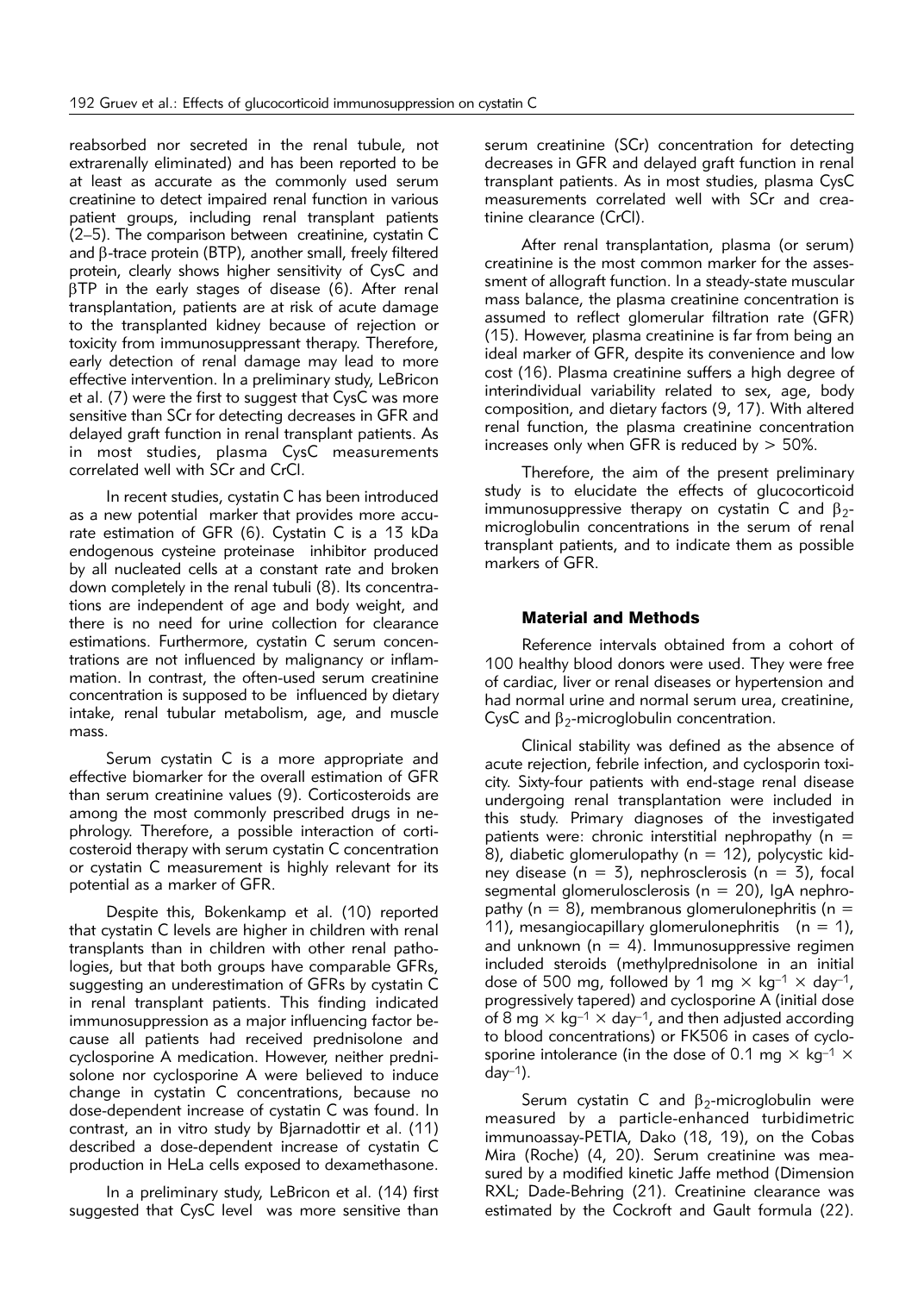For the calculation of estimated GFR several formulas have been derived from different studies based on cystatin C: the formula published by Hoek in 2003 (23) and the Larsson formula published in 2004 (24).

Data are presented as mean  $\pm$  SD or as median and interquartile range (IQR) where appropriate (the difference between groups was determined by the Student's t-test). The correlation was analyzed by the Pearson linear regression test. Values of  $p < 0.05$  were taken as statistically significant.

#### **Results**

The mean serum cystatin C,  $\beta_2$ -microglobulin and creatinine concentrations were: creatinine 82.0+/– 24 mmol/L (53.0–106.0), cystatin C 0.93  $+/-0.45$  mg/L (0.48–1.38),  $\beta_2$ -microglobulin<br>1 70+/–0 98 mg/L (0 66–2 74) 1.70+/–0.98 mg/L (0.66–2.74).

Serum cystatin C and creatinine concentration were measured in all healthy control patients. Obtained data were analyzed using linear regression. Significant correlation between serum cystatin C and creatinine concentration was observed  $(r=0.654; p<0.001)$ (*Figure 1*).



**Figure 1** Correlation between serum cystatin C (mg/L)

The patients were checked for routine follow-up (three groups), which included the assessment of clinical data and laboratory results. To evaluate the effects of immunosuppressive regimens, especially gluco corticoids, on serum cystatin C levels, 64 clinically stable patients receiving only cyclosporine A and 42 clinically stable patients receiving immunosuppressant therapy with low-dose glucocorticoids were com pared to 16 patients receiving cyclosporin A together with high-dose methylprednisolone (*Table I*).

Since it was noted that patients receiving longterm, low-dose glucocorticoid therapy demonstrated higher cystatin C concentrations than controls, cystatin C kinetics after glucocorticoid administration and withdrawal were investigated.

Intravenous administration of high-dose methylprednisolone led to significant differences in cystatin C values at different time points (before administration, after three doses, and 8 days after discontinuation; P <0.001). The group receiving short-course, high-dose methylprednisolone was controlled at four time points available: (a) the visit before methylprednisolone commencement (median, 17 days; range, 2–67 days); (b) the day methylprednisolone was introduced (before medication); (c) after 3 days of methylprednisolone therapy; and  $(d)$  on a follow-up visit (median,  $8$  days after last dose; range, 6–11 days). After a three-day dose of 500 mg, cystatin C concentrations increased from 2.15 mg/L (IQR, 1.60–2.70) to 2.55 mg/L (IQR,  $2.35-3.25$ ;  $p < 0.05$ ). Eight days after discontinuation, cystatin C concentrations significantly decreased to 2.00 mg/L (1.73–2.15; p<0.05).

At these time points, neither the CrCl estimate  $(54 \pm 13 \text{ mL} \times \text{min}^{-1} \times 1.73 \text{ m}^{-2}, 51 \pm 12 \text{ mL} \times$ min<sup>-1</sup>  $\times$  1.73 m<sup>-2</sup>, and 56  $\pm$  14 mL  $\times$  min<sup>-2</sup>  $\times$  1.73  $m<sup>-2</sup>$ ;  $p = 0.08$ ) nor the serum creatinine concentrations (175  $\mu$ mol/L,156–202; 178  $\mu$ mol/L,161–203; and 158  $\mu$ mol/L, 144–199;  $p = 0.17$ ) underwent significant changes.

Throughout the study period, 16 rejection episodes in 16 different patients took place and were treated. All analytes showed similar behaviour in the days prior to rejection treatment. CysC serum levels paralleled the time course of creatinine in six out of eight patients who did not require dialysis. In one case, the CysC level increased the day before creatinine and, in one further case, the CysC level

| Characteristics                   | Cyclosporine    | Low-dose glucocorticoid | High-dose glucocorticoid |
|-----------------------------------|-----------------|-------------------------|--------------------------|
|                                   | $N = 64$        | $N = 42$                | $N = 16$                 |
| Time after transplantation, years | $4.7+/-2.5$     | $6.2 + (-2.7)$          | $5.8 + (-3.6)$           |
| Creatinine clearance, mL/min      | $51.5 + (-9.5)$ | $46+/-15*$              | $44.0+/-10.0*$           |
| Cystatin C, mg/mL                 | $1.65*$         | $2.95*$                 | $2.25*$                  |
|                                   | $1.21 - 1.98$   | $1.90 - 2.90$           | $2.34 - 3.50$            |

\* Significance compared with control group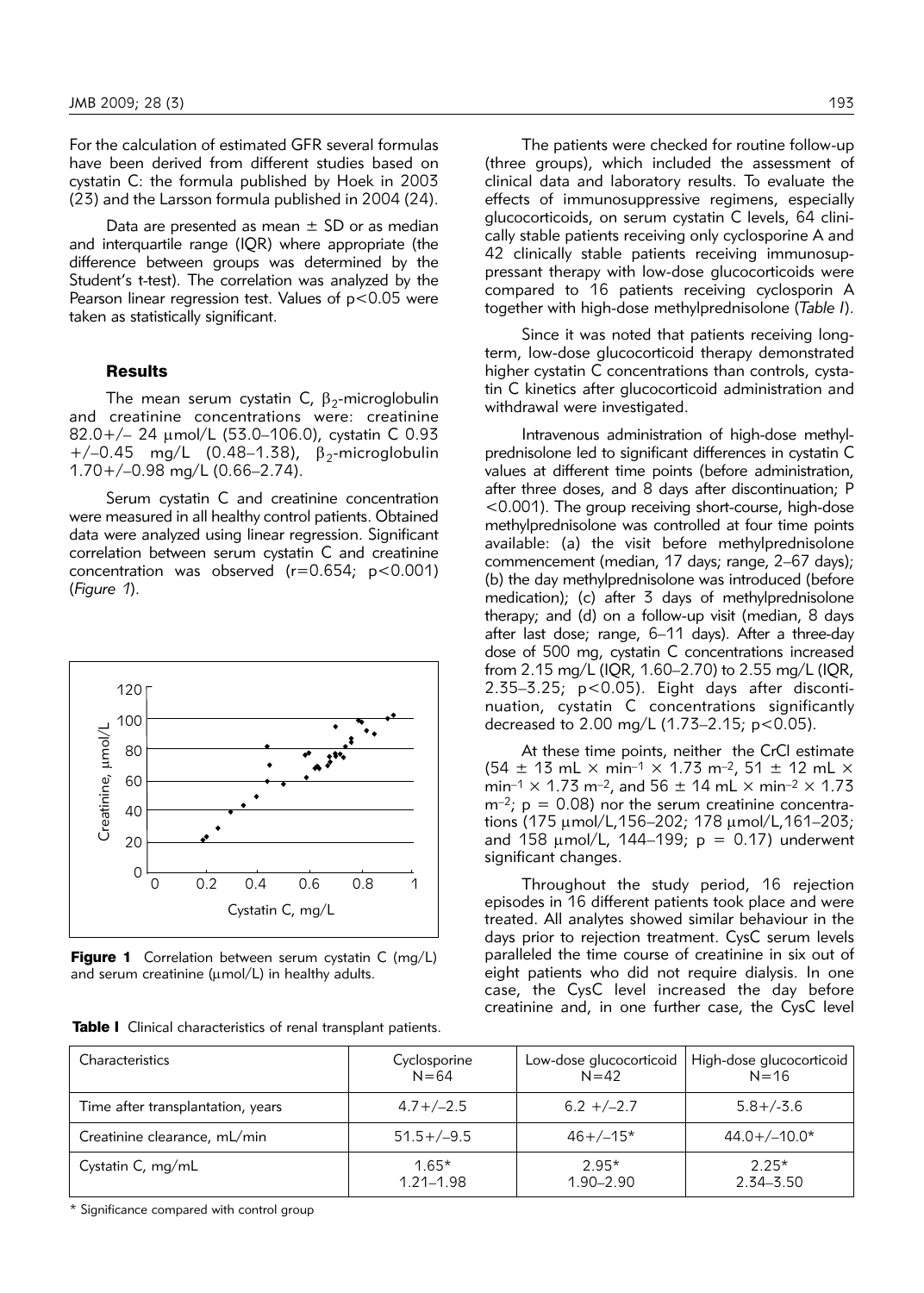

**Figure 2** Changes in cystatin C, creatinine and  $\beta_2$ -microglobulin levels during rejection treatment. Arrows indicate rejection treatment with high-dose methylprednisolone (500 mg each).



**Figure 3** Time course of serum cystatin C and  $\beta_2$ -microglobulin levels in patients during study period. Arrows indicate rejection treatment with high-dose methylprednisolone.

remained stable. The time course of  $\beta$ 2MG showed similar results. The 16 antirejection therapies were performed via daily administration of 500 mg of methylprednisolone intravenously for 3 days. On average, rejection treatment was initiated 8 days after transplantation. Rejection therapy resulted in a significant decrease (14.6 $\pm$ 5.4%) of the creatinine level in all patients who were not dialysed.  $\beta_2MG$ levels were not significantly altered by the treatment and therefore decreased slightly  $(-8.4 \pm 6.89\%)$ ;  $5.0\pm1.2$  vs.  $4.3\pm0.81$  mg/L, NS). In contrast, in seven out of eight patients who did not require dialysis an increase in CysC levels  $(22.8 \pm 7.9\%)$ ; p<0.05) was noted (*Figure 2*).



Figure 4 Cystatin C and creatinine concentration in a transplant patient with different clearance value range.

Although low flux dialysis reduced CysC concentrations, the five patients on dialysis also showed an increase in CysC levels  $(8.0 \pm 4.2\%)$ . Following the steroid bolus, the highest CysC levels occurred on the second day of treatment. To point out the time course of the analytes more clearly a representative sample of these patients is shown in *Figure 3*.

All investigated patients with renal rejection were classified into groups with different clearance results: <20, 20–30, 30–40, 40–50, 50–60, and  $>60$  mL  $\times$  min<sup>-1</sup> (1.73 m<sup>2</sup>)<sup>-1</sup>. The relative increases in analytes (cystatin C and creatinine) above the upper reference value determined for each subgroup are shown in *Figure 4*.

#### **Discussion**

This study demonstrates that renal transplant patients receiving glucocorticoid medication have higher cystatin C levels than the group treated with glu cocorticoid-free immunosuppressives. Since patients receiving 500 mg of methylprednisolone had significantly higher cystatin C values than patients receiving 10 mg of prednisolone, a dose-dependent influence of the administered glucocorticoid dose is suggested.

Thus, glucocorticoid medication leads to systematic underestimation of GFR in renal transplant patients. The hyperbolic relationship deriving from linear regression lines allows the estimation of cystatin C increase at specific levels of CrCl.

Similar to our findings, Bjarnadottir et al. (11) observed that dexamethasone caused a dose-dependent increase in the cystatin C secretion of cultivated HeLa cells. Furthermore, when an expression system was transfected in HeLa cells by chimeric plasmid constructs of the cystatin C promoter coupled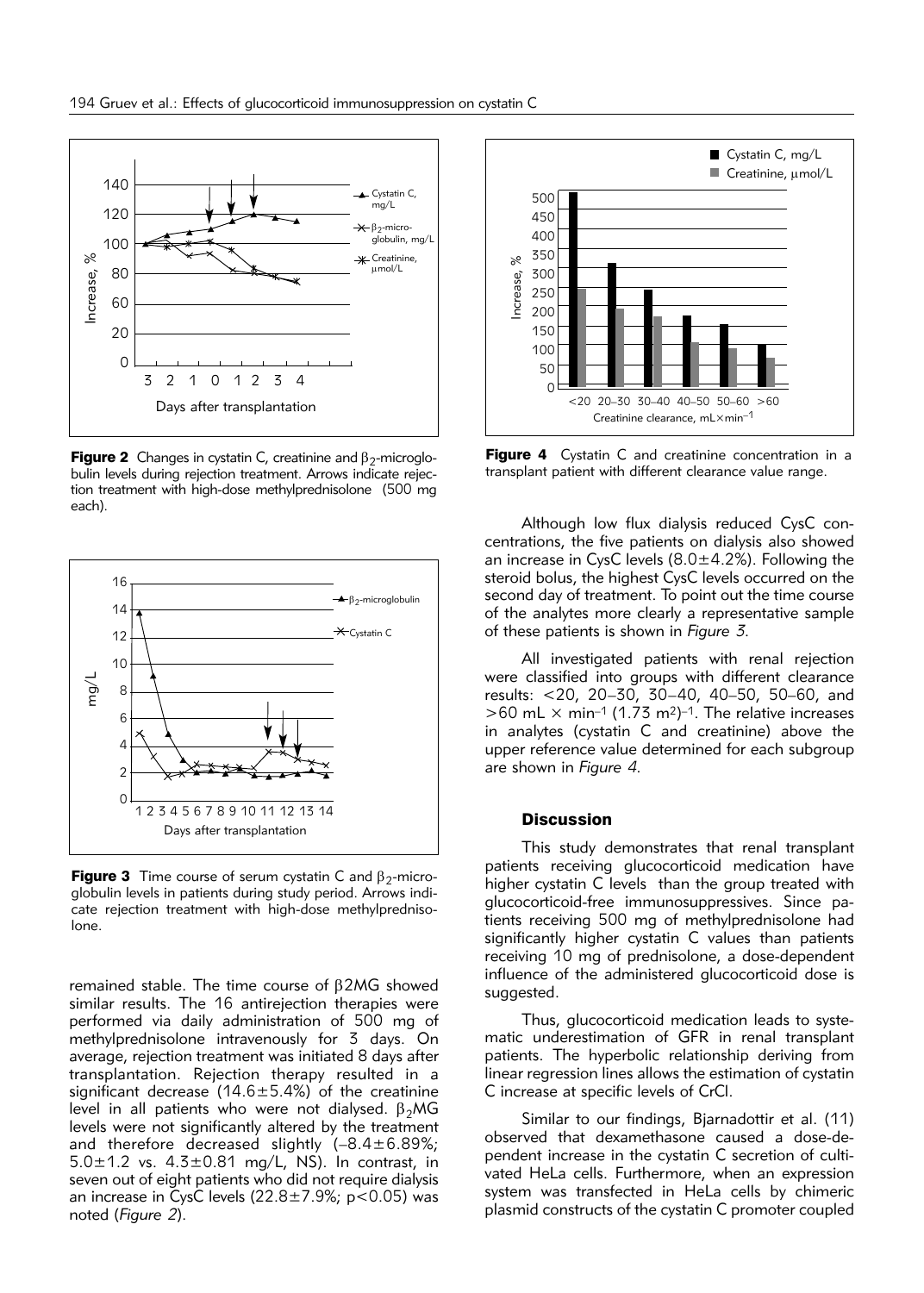to the structural gene coding for the human growth hormone, a statistically significant increase of human growth hormone secretion after dexamethasone administration could be detected. These findings suggest that the glucocorticoid-induced increase in cystatin C production reflects a promoter-mediated increase in transcription of the cystatin C gene. Despite these in vitro results, cystatin C serum concentration in vivo is thought to be mainly determined by GFR, although some exceptions have been reported. A similar effect of glucocorticoid medication has been reported in asthmatics by Cimerman et al. (25).

In comparison to our observations, in renal transplant patients receiving a 3-day course of 500 mg of methylprednisolone per day, they found a highly significant increase in cystatin C after 1 week of 40 mg of methylprednisolone daily. The present study demonstrates that the increase in cystatin C concentration is a transitory phenomenon, because after a median of 8 days after the cessation of methylprednisolone, a decrease was observed before high-dose glucocorticoid administration. Bokenkamp et al. (10) reported that serum cystatin C in pediatric renal transplant patients is higher than in nonrenal transplant children with comparable GFR. It was not stated, however, how many participants in the control group had received glucocorticoid-free medication. Furthermore, the control group was compared only for GFR, age, and gender, but not for kidney transplantation. Therefore, it was not possible to determine whether glucocorticoid medication or renal transplantation induced the difference in cystatin C concentrations. In contrast to our observations, a dose-dependent influence of glucocorticoid medication on cystatin C could not be demonstrated, probably because the differences in individual prednisolone doses were too small to reflect in the cystatin C concentrations. Risch et al. (26) investigated the role of CysC in 30 renal transplant patients. CysC was

superior to SCr and  $\beta_2$ -microglobulin (p = 0.025), but it had a positive predictive value for detecting a GFR <60 mL/min determined by [125I]iothalamate clearance similar to that of a 24-h CrCl ( $p = 0.76$ ). With an upper reference value of 1.64 mg/L, the sensitivity and specificity of CysC were 70% and 89%, respectively, producing a positive predictive value of 93%. SCr (upper reference limit, 125 µmol/L) had a positive predictive value of 76%, whereas CrCl had a positive predictive value of 94%. In a prospective study of 110 consecutive adult patients, no statistical differences were found between CysC and SCr levels for detecting impaired GFR determined by CrCl (27). However, the authors pointed out the flaw of not having any gold standard GFR determinant. Finally, among 24 pediatric renal transplant patients, CysC levels were not able to predict acute rejection any sooner than SCr in the 9 patients who suffered (28).

In general, glucocorticoid medication in adult renal transplant patients is associated in a dosedependent manner with increased cystatin C, leading to systematic underestimation of GFR. This does not preclude the use of cystatin C in detecting impaired renal function in renal transplant patients with glucocorticoids, because our, and other studies (17, 29) showed cystatin C to be significantly more accurate in detecting impaired renal function in this patient group. Moreover, our data illustrate the need for specific reference intervals in patients on glucocorticoid therapy. Depending on steroid dose and CrCl impairment, the cystatin C increase can be estimated to be 0.20–1.85 mg/L in patients receiving low-dose glucocorticoids and even higher in patients receiving high-dose glucocorticoids. However, a more detailed study evaluating dose effects is needed. In conclusion, in clinical routine settings, as well as in future clinical studies, it is important to take glucocorticoid medication into account when interpreting serum cystatin C concentrations in renal transplant patients.

#### References

- 1. Grubb AO. Cystatin C properties and use as diagnostic marker. Adv Clin Chem 2000; 35: 63–99.
- 2. Finney H, Newman DJ, Price CP. Adult reference ranges for serum cystatin C, creatinine and predicted creatinine clearance. Ann Clin Biochem 2000; 37: 49–59.
- 3. Swan SK. The search continues an ideal marker of GFR [Editorial]. Clin Chem 1997; 43: 913–14.
- 4. Tanaka A, Suemaru K, Araki H. A new approach for evaluating renal function and its practical application. J Pharmacol Sci 2007; 105: 1–5.
- 5. Bokenkamp A, Domanetzki M, Zinck R, Schumann G, Byrd D, Brodehl J. Cystatin  $C - a$  new marker of glomerular filtration rate in children independent of age and height. Pediatrics 1998; 101: 875–81.
- 6. Filler G, Priem F, Lepage N, et al. b-Trace protein, cystatin C,  $\beta$ <sub>2</sub>-microglobulin and creatinine compared for detecting impaired glomerular filtration rates in children. Clin Chem 2002; 48: 729–36.
- 7. Le Bricon T, Thervet E, Froissart M, Benlakehal M, Bousquet B, Legendre C, Erlich D. Plasma cystatin C is superior to 24-h creatinine clearance and plasma creatinine for estimation of glomerular filtration rate 3 months after kidney transplantation [Letter]. Clin Chem 2000; 46: 1206–7.
- 8. Newman DJ, Thakkar H, Edwards RG, Wilkie M, White T, Grubb AO, Price CP. Serum cystatin C: a replacement for creatinine as a biochemical marker of GFR. Kidney Int 1994; 46: S20–S21.
- 9. Hillege HL, Verhave JC, Bakker SJL, et al. Cystatin C is